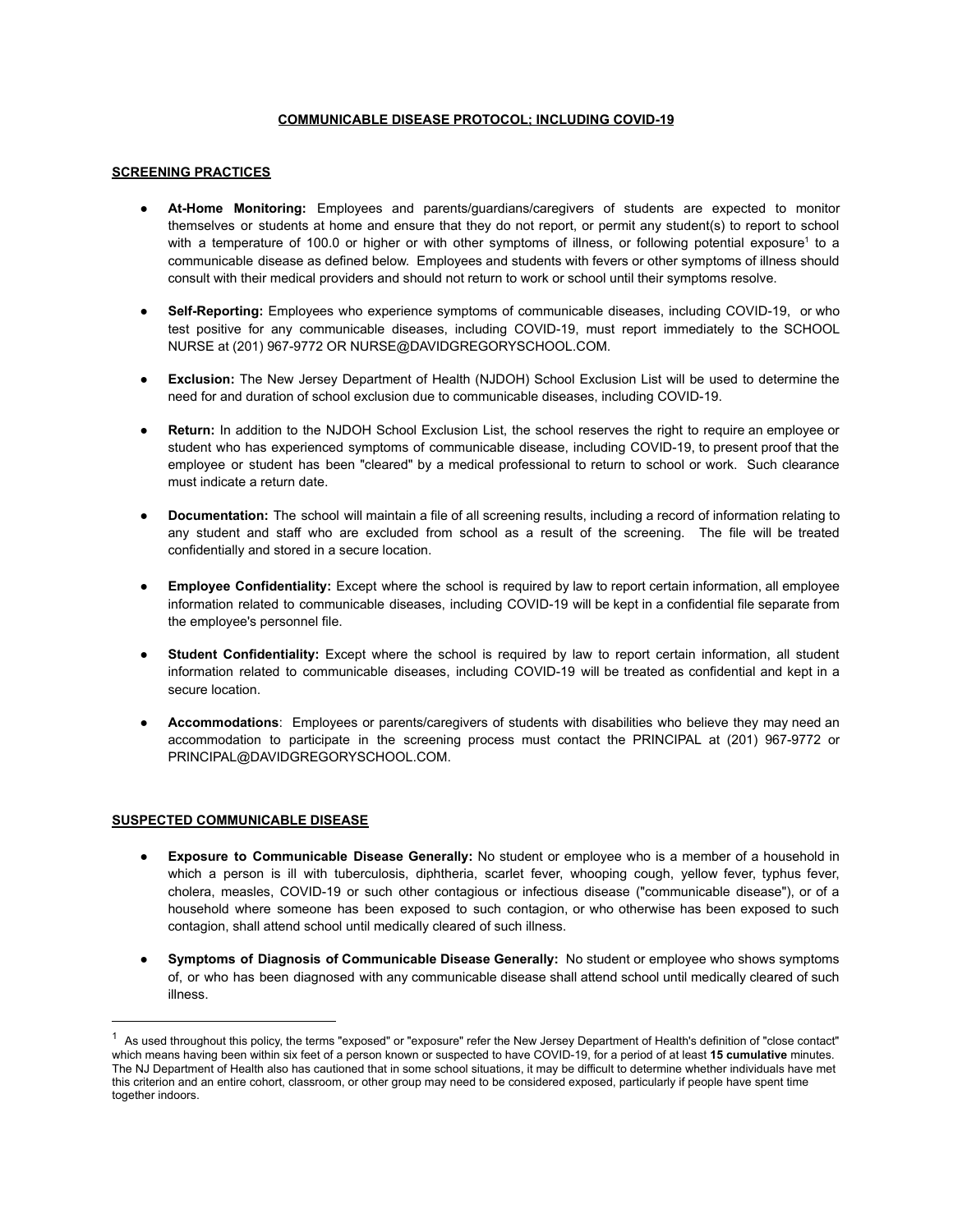● **Exclusion of Students with Suspected Communicable Disease Generally:** The school administrator may, upon the recommendation of the school physician or the school nurse, if either of them are present in the building, exclude from school any student who shows symptoms of, has been diagnosed with, or has been exposed to a communicable disease or whose presence in the school room is certified by the medical inspector as detrimental to the health of the students in the school.

In the absence from the building of the school nurse, the classroom teacher may exclude the student from the classroom and the school administrator may exclude the student from the school building. The school administrator or the classroom teacher, as the case may be, shall notify the parent, guardian or other person having control of the student of the reason for his/her exclusion.

Students suspected of having a communicable disease will be sent home. Until a student is able to be picked-up, any such student will be sent to a location within the building where s/he can remain isolated from the rest of the student body and members of the staff. The student will be socially distanced and supervised throughout the isolation period.

**Confirmed COVID-19:** In addition to the general requirements for students or employees diagnosed with communicable disease, a student or employee who has been diagnosed with COVID-19, may not return to school until at least 5 days after the onset of symptoms, and at least 24 hours after resolution of fever without the use of fever-reducing medication and improvement of symptoms. Students or employees who test positive for COVID-19, but who are asymptomatic, may not return to school until at least 5 days from the date of the positive test result.

# **Enforcement**

Any attempt to provide false information or otherwise interfere with the enforcement of this policy may result in discipline, up to and including termination of employment.

# **Reporting and Anti-Retaliation**

The school prohibits any form of discipline, reprisal, intimidation, or retaliation for reporting a violation of this policy or any other health and safety concern. Employees also have the right to report work-related injuries and illnesses, and the school will not discharge, discriminate, or otherwise retaliate against employees for reporting work-related injuries or illnesses.

### **LAST UPDATED: May 23, 2022**

### **PROTOCOLO DE ENFERMEDADES TRANSMISIBLES; INCLUYENDO COVID-19**

### PRÁCTICAS DE TAMIZAJE

Monitoreo en el hogar: Se espera que los empleados y los padres/tutores/cuidadores de los estudiantes se controlen a sí mismos o a los estudiantes en el hogar y se aseguren de no reportarse o permitir que ningún estudiante se reporte a la escuela con una temperatura de 100.0 o más o con otros síntomas de enfermedad, o después de una posible exposición a una enfermedad transmisible como se define a continuación. Los empleados y estudiantes con fiebre u otros síntomas de enfermedad deben consultar con sus proveedores médicos y no deben regresar al trabajo o la escuela hasta que desaparezcan los síntomas.

Autoinforme: los empleados que experimenten síntomas de enfermedades transmisibles, incluido el COVID-19, o que den positivo en cualquier enfermedad transmisible, incluido el COVID-19, deben informar de inmediato a la ENFERMERA ESCOLAR al (201) 967-9772 O A LA ENFERMERA@DAVIDGREGORYSCHOOL. COM.

Exclusión: la lista de exclusión escolar del Departamento de Salud de Nueva Jersey (NJDOH) se utilizará para determinar la necesidad y la duración de la exclusión escolar debido a enfermedades transmisibles, incluido el COVID-19.

Devolución: además de la Lista de exclusión escolar de NJDOH, la escuela se reserva el derecho de exigir que un empleado o estudiante que haya experimentado síntomas de enfermedades contagiosas, incluido COVID-19, presente prueba de que el empleado o estudiante ha sido "autorizado" por un profesional médico para volver a la escuela o al trabajo. Dicha autorización debe indicar una fecha de regreso.

Documentación: La escuela mantendrá un archivo de todos los resultados de la evaluación, incluido un registro de información relacionada con cualquier estudiante y personal que quede excluido de la escuela como resultado de la evaluación. El archivo se tratará de forma confidencial y se almacenará en un lugar seguro.